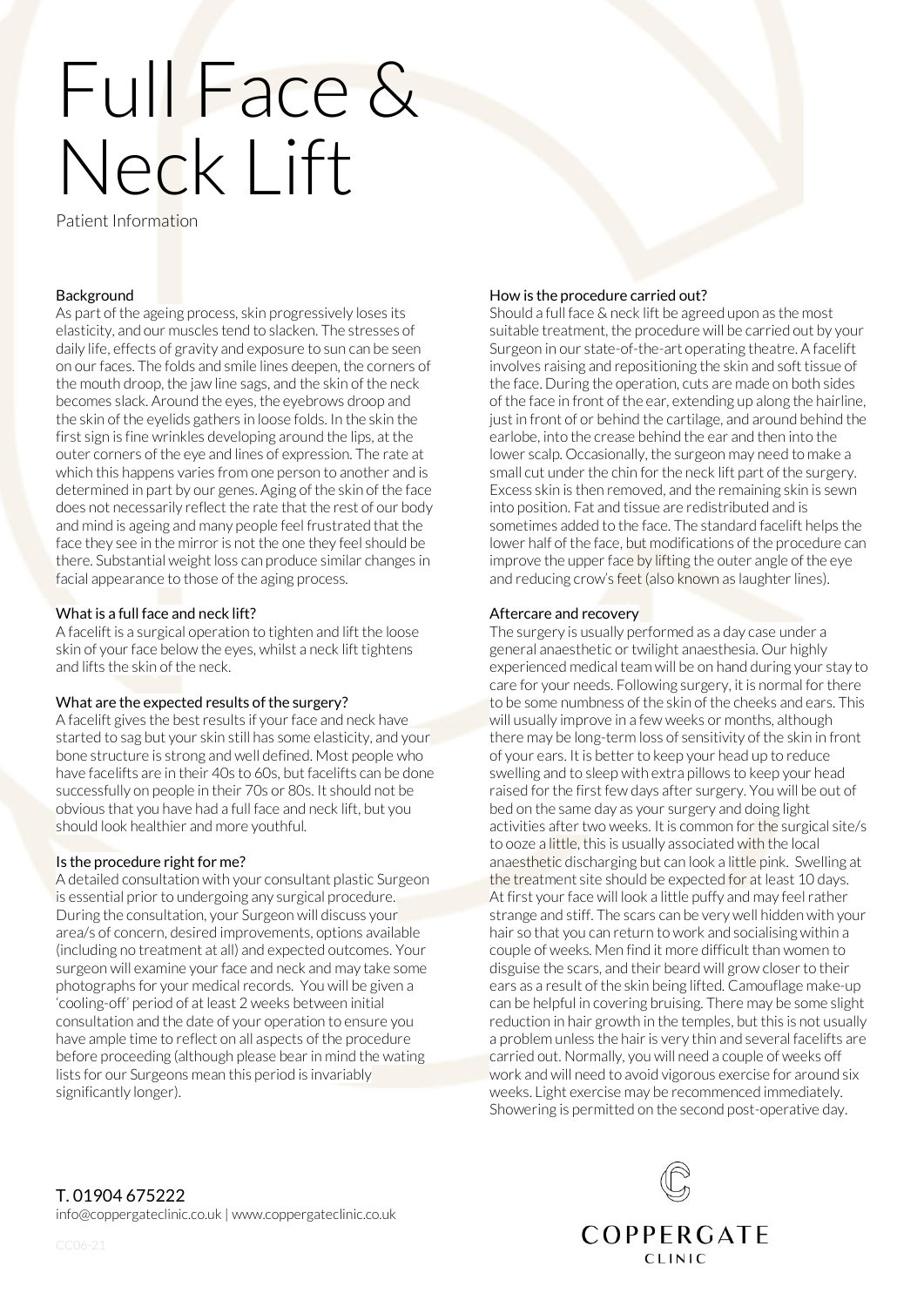# Full Face & Neck Lift

Patient Information

Scars tend to be quite red in the first 6 weeks, turning to purple over the next 3 months and then fading to white. Most patients will form good quality scars over time.

# What to expect after surgery

Facelifts and neck lifts are usually carried under a general anaesthetic (so you would be asleep) or a local anaesthetic (where the whole area is numbed with injections and you might be sedated). The operation takes between two and five hours. You may be given antibiotics to keep the wound clean. You may have drainage tubes in your face or neck to drain away any fluid or blood. These tubes will be taken out when the fluid or blood has stopped draining, usually before you go home. If your surgery is performed as a day case and you go home on the same day, a responsible adult should stay with you for the night. Your face and neck will feel tight and sore. Simple painkillers should be enough to keep you comfortable. Most surgeons use compression garments on your face to reduce bruising and swelling. These will stay on for a few days, and the stitches will be removed after seven or eight days.

# Risks and Complications

All surgical procedures are associated with risks. Your Surgeon will explain these in detail during initial consultation, enabling you to reach an informed decision on whether you wish to proceed. Serious complications are uncommon, however patients should be aware of the following complications prior to undergoing a full face and neck lift-

- Permanent damage to the facial nerves although rare, the risk cannot be discounted
- Anaesthesia risks including allergic reaction, blood clots, heart attack, stroke and death
- Infection
- Healing problems
- Extrusion of deep stitches
- Loss of blood supply to skin
- Change of the colour of skin
- Bleeding, swelling and bruising
- Asymmetry
- Poor scarring of skin
- Increased or reduced sensation
- Damage to deeper structures
- Unsatisfactory results
- Pain, which may persist
- Change over time
- Allergic reaction
- Possibility of revisional surgery

# Results

At first your face and neck skin may seem too tight. This usually settles down within six weeks of the operation. Most patients are pleased with the final result, but some find their new shape difficult to get used to. This may happen to you. You cannot judge the final result of your facelift or neck lift for about six to nine months. Even if the operation is a success, you may need another operation in the future to have the skin tightened again.

# Cost

Prices for full face and neck lift surgery can vary. Costs may include-

- Anaesthesia fees
- Hospital or surgical facility costs
- Medical tests
- Post-surgery garments
- Prescriptions for medication
- Surgeon's fee

After consultation and if you are planning to proceed with surgery, you will be given a written quotation regarding the cost of the planned procedure.

# Alternative treatments

Facelifts and neck lifts are the most effective ways of tightening the skin of your face and neck. They do not get rid of wrinkles around your eyes, forehead and mouth. Other treatments such as Botox injections can help with this. Facelifts and neck lifts do not change the texture and look of your skin, though treatments such

as laser resurfacing or chemical peels may help with this. Sometimes, fat grafting or lipofilling can be performed instead of or as well as facelift, to make your face and skin look younger. Sometimes sagging eyebrows can be the main problem. In this case, a brow lift, either on its own or with a facelift or neck lift, may help to tighten the skin on your face.

### If you experience any problems or have concerns following surgery, please do not hesitate to call our direct patient line for assistance on 07908 891059.